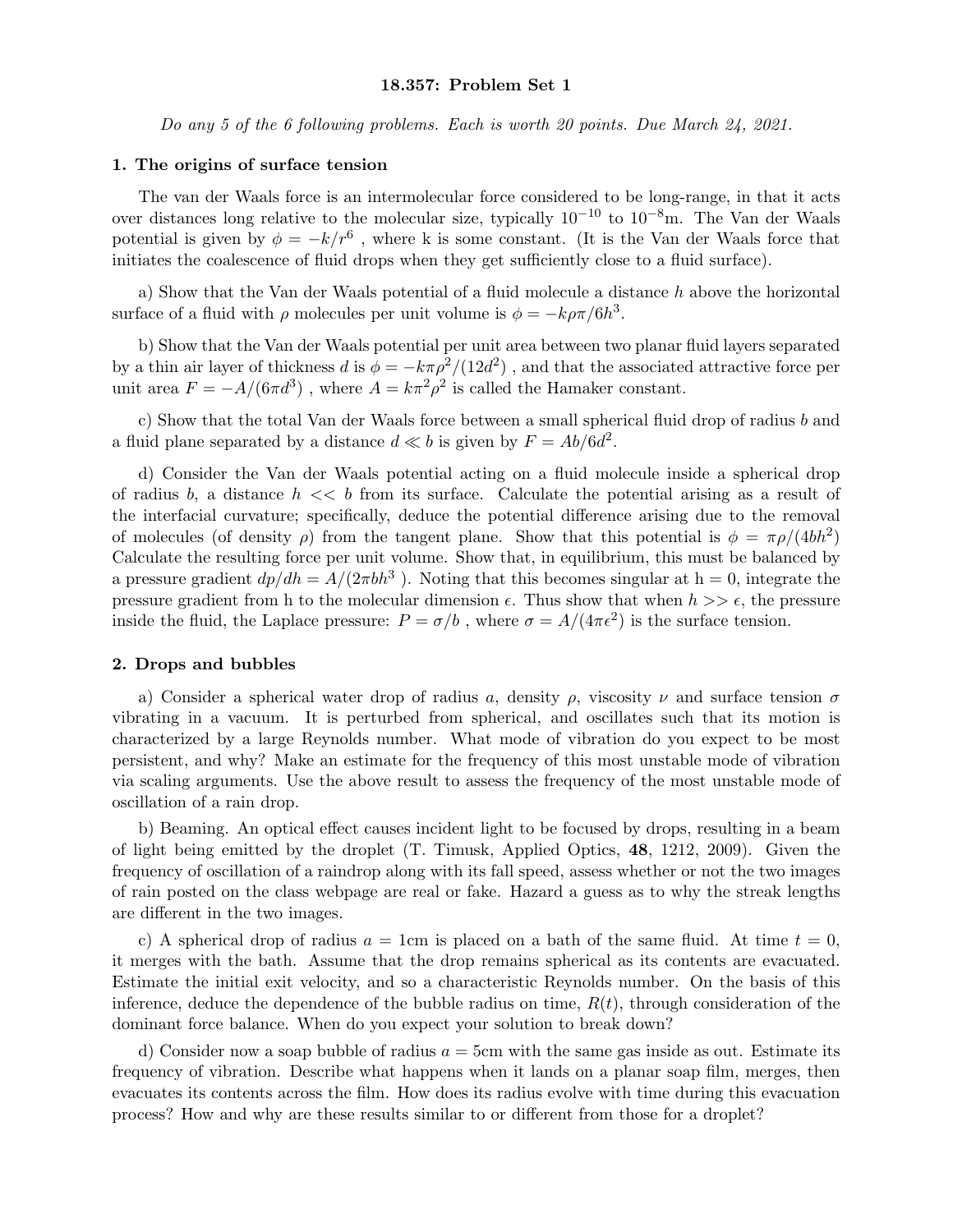## 3. The Euler-Lagrange equations

Since surface energy is proportional to surface area, systems dominated by surface tension will generally tend to minimize their surface area. We here consider a technique that may be applied to find such extremal shapes.

Calculus of variations: A functional F[y] of a function  $y(x)$  defined for  $x_1 < x < x_2$  is an integral of the form:  $F[y] = \int_{x_1}^{x_2} f(y, y', x) dx$ , where  $y' = \frac{dy}{dx}$ . The value of F is then minimized (or maximized) by a function  $y(x)$  that satisfies the *Euler-Lagrange equation*:

$$
\frac{\partial f}{\partial y} - \frac{d}{dx} \left( \frac{\partial f}{\partial y'} \right) = 0.
$$

If f does not depend explicitly on x, then the Euler-Lagrange equation implies that

$$
\frac{d}{dx}\left[f - y'\frac{\partial f}{\partial y'}\right] = 0 \iff f - y'\frac{\partial f}{\partial y'} = Const.
$$

a) Suppose  $y(x)$  describes a curve in the plane between the points  $(x_1, y_1)$  and  $(x_2, y_2)$ . Recall that the length of the curve between  $x_1$  and  $x_2$  is given by the formula  $L[y] = \int_{x_1}^{x_2} \sqrt{1 + y'^2} dx$ . Show that the curve  $y(x)$  of minimal length obeys the equation  $\sqrt{1 + y'^2} = Const$ ; thus, deduce that the curve of shortest length between two points in the plane is a straight line.

b) Suppose that two rings, both of unit radius, are dipped in soapy water and then drawn apart a distance  $2d$ , so that the rings lie in parallel planes. Neglecting gravity, the film will form an equilibrium surface of minimal area. The soap film is axisymmetric, and so forms a surface  $r = r(z)$  with surface area  $S = 2\pi \int_{-d}^{d} r \sqrt{1 + r'^2} dz$ . Use the Euler-Lagrange equations to show that  $\frac{r}{\sqrt{1+r'^2}} = Const.$  Thus, deduce that the shape of the soap film is a catenoid, with  $r(z) = r_0 \cosh z/r_0$ , for some constant  $r_0$ . Under what conditions do you expect the soap film to break (and relax to the form of two circles bounding the rings) on energetic grounds?

Analogous to the method of Lagrange multipliers, the function  $y(x)$  minimizing  $F[y]$ , subject to a constraint  $G[y] = G_0$  where  $G[y] = \int_{x_1}^{x_2} g(y, y', x) dx$ , is a solution of

$$
\frac{\partial (f + \lambda g)}{\partial y} - \frac{d}{dx} \left( \frac{\partial (f + \lambda g)}{\partial y'} \right) = 0,
$$

the so-called constrained Euler-Lagrange equation. The Lagrange multiplier,  $\lambda$ , is selected in order to enforce the constraint.

c) Consider an inextensible string of uniform density  $\rho$  and length  $\ell$  hanging freely under gravity. It is pinned at end points such that its equilibrium shape is  $y = y(x)$ , with  $y(-d) = y(d) = 1$ . The potential energy of the string is  $E_p = \rho g \int_{-d}^{d} y \sqrt{1 + y'^2} dx$ . By imposing the constant-length constraint, use the constrained Euler-Lagrange equation to show that the string's equilibrium shape is the catenary curve  $y(x) = y_0 + \alpha \cosh(x/\alpha)$ . State the relationship between  $y_0$  and  $\alpha$ .

d) Describe a soap bubble pinned to a circular ring in terms of a surface of revolution  $r = r(z)$ with  $r(-1) = r(1) = 0$  and a fixed volume  $V = \frac{4}{3}$  $\frac{4}{3}\pi$ . Show that the constrained Euler-Lagrange equation implies that

$$
\frac{r}{\sqrt{1+r'^2}} + \frac{\lambda}{2}r^2 = Const.
$$

Verify that one possible solution to this constrained minimization problem is a spherical bubble.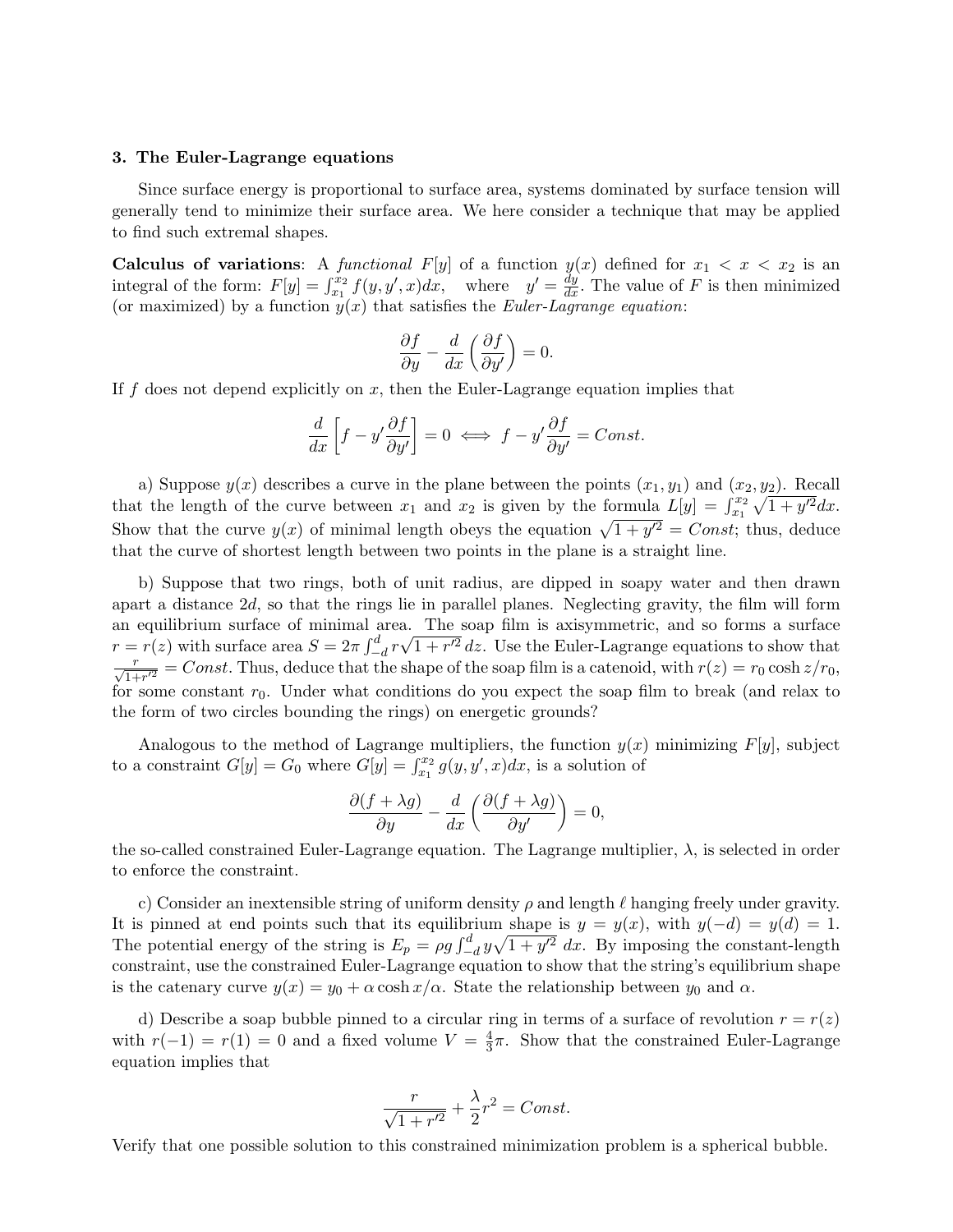# 4. Chemical propulsion

Gradients in wettability may lead to spatial gradients in surface energy that generate propulsive forces. We consider here a solid substrate with a linear chemical gradient such that the equilibrium contact angle  $\theta_e$  increases linearly with distance along the substrate. Neglect the influence of gravity throughout.

a) If a small hemispherical drop is placed on a plane composed of this surface such that its contact line is circular, calculate the resulting force on the drop.

b) Assuming that the resulting motion arises at low Reynolds number (so is resisted primarily by viscous stresses), estimate the rate of dissipation incurred by the drop motion via a scaling argument. Use an energy balance to estimate the speed of propulsion of the droplet.

c) This surface is now rolled up into a small cylindrical tube of radius  $R$  such that there is a wettability gradient along its length. If a fluid volume  $V \gg 4\pi R^3/3$  is deposited inside the tube, it takes the form of a roughly cylindrical slug of length L. What is the resulting driving force on the slug?

d) Assuming that the principal resistance to motion comes from viscous dissipation resulting from the Poiseuille-type flow within the bulk of the slug, calculate its speed via a scaling argument.

## 5. Geometric propulsion

Gradients in geometry may also lead to spatial gradients in surface energy that generate propulsive forces. Consider a fluid-filled wedge with small opening angle  $\alpha$ . A bubble of volume V is placed in the wedge, forming a roughly penny-shaped form of radius  $R \gg h$  (h being the local gap width) whose center is a distance  $x$  from the corner. The fluid completely wets the solid, so we assume that there is an extremely thin fluid layer separating the bubble from the plate. The curvature at the bubble's edge is thus prescribed by the local gap width.

a) Calculate the surface energy of the system as a function of x. Thereby deduce the force on the bubble. Does the bubble move towards or away from the corner?

b) As the bubble moves, it induces a flow around it. To leading order, provided the bubble is sufficiently far from the corner and  $\alpha$  sufficiently small, this may be described as flow around a circular disc in a Hele-Shaw cell (see course notes in 18.355 or 2.25). By calculating the rate of dissipation associated with such a flow, deduce the dependence of bubble speed on distance from the corner.

c) Now orient the wedge vertically, so that its corner is horizontal, and the bubble feels the influence of gravity. Consider gravitational and surface energies in order to deduce the distance from the corner at which the bubble will be in equilibrium.